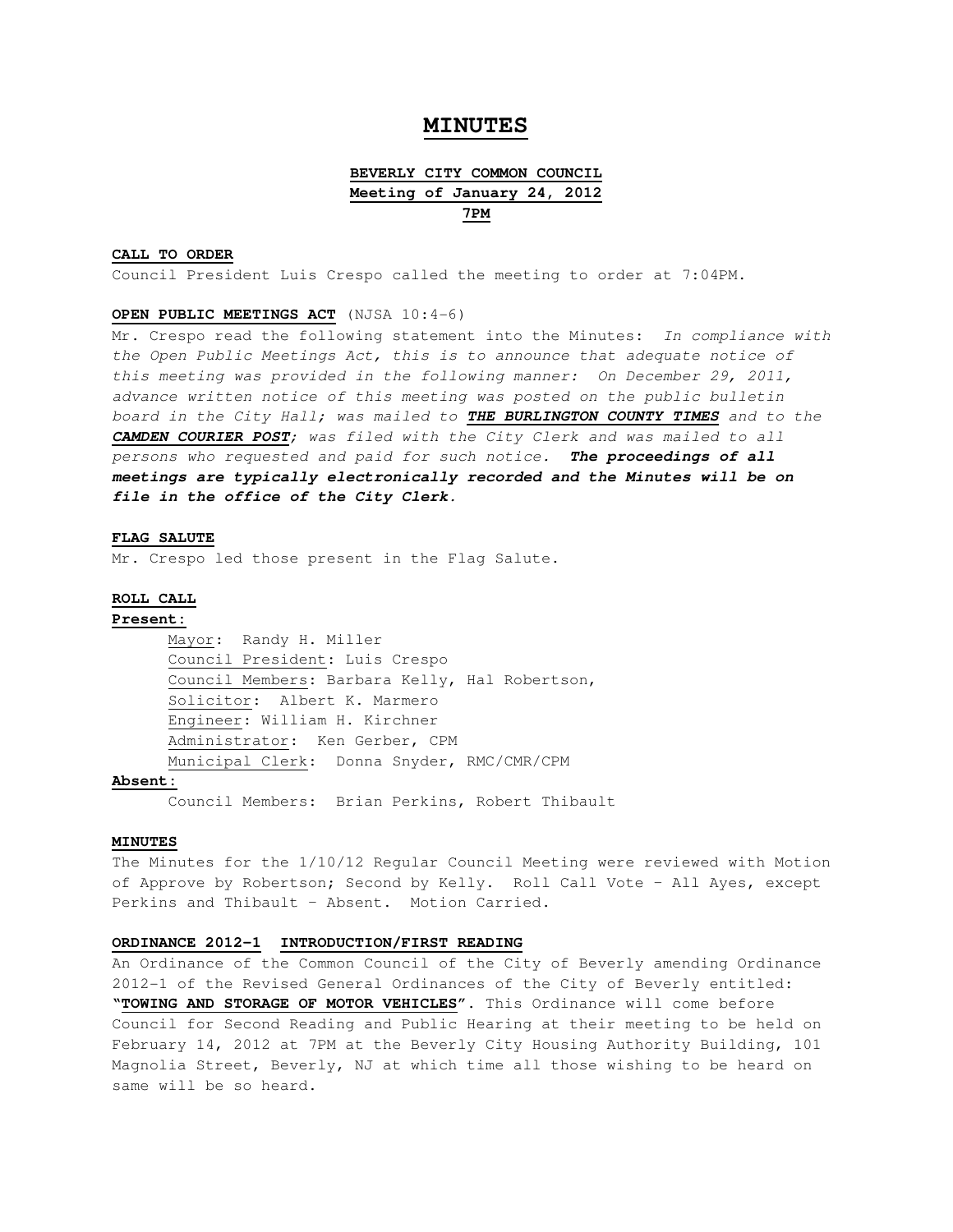Motion to approve on First Reading/Introduction by Kelly; Second by Robertson. Roll Call Vote ~ All Ayes, except Perkins and Thibault-Absent. Motion Carried.

### **BILLS LIST**

Review for approval of the 1/25/12 Bills List was completed and Motion for Approval made by Robertson; Second by Kelly. Roll Call Vote – All Ayes, except Crespo recused from #120019 – "Employment Issues" and #120020 – "Masonic Charities"; Kelly recused from #1200-16 - "Community Day Events"; Perkins and Thibault-Absent. Motion Carried.

# **RESOLUTIONS**

#### **RESOLUTION 2012-38**

A Resolution of the Common Council of the City of Beverly authorizing **Transfer of Budget Appropriation Reserves**.

**NOTE: Resolution 2012-38 was removed from the Agenda due lack of the Full Majority Vote which is required for "Transfer of Budget Appropriation Reserves". Said Resolution will be on the Agenda for a Special Meeting of Council to be held on January 30, 2012 at 9AM at the Housing Authority Building at 101 Magnolia Street, Beverly 08010.** 

**NOTE: Resolutions 2012-39 through and including Resolution 2012-85 will be done by CONSENT AGENDA, read by Title with a call for one vote. Any item needing discussion will be pulled for same.** 

## **RESOLUTION 2012-39**

A Resolution of the Common Council of the City of Beverly authorizing the **Cancellation of Outstanding Checks**.

### **RESOLUTION 2012-40**

A Resolution of the Common Council of the City of Beverly appointing **Edward Heron** to the **Beverly City Sewerage Authority** for the five-year term commencing 2/1/2012 through and including 1/31/2017.

### **RESOLUTION 2012-41**

A Resolution of the Common Council of the City of Beverly authorizing signature of the **2012 Aerial Mosquito Control Contract** with Burlington County running from April 1, 2012 through and including November 18, 2012.

### **RESOLUTION 2012-42**

A Resolution of the Common Council of the City of Beverly approving late submission of fees and paperwork for 2011 Mercantile License: **"Tent-Tations"**, 121 Walnut Street, Beverly, NJ 08010.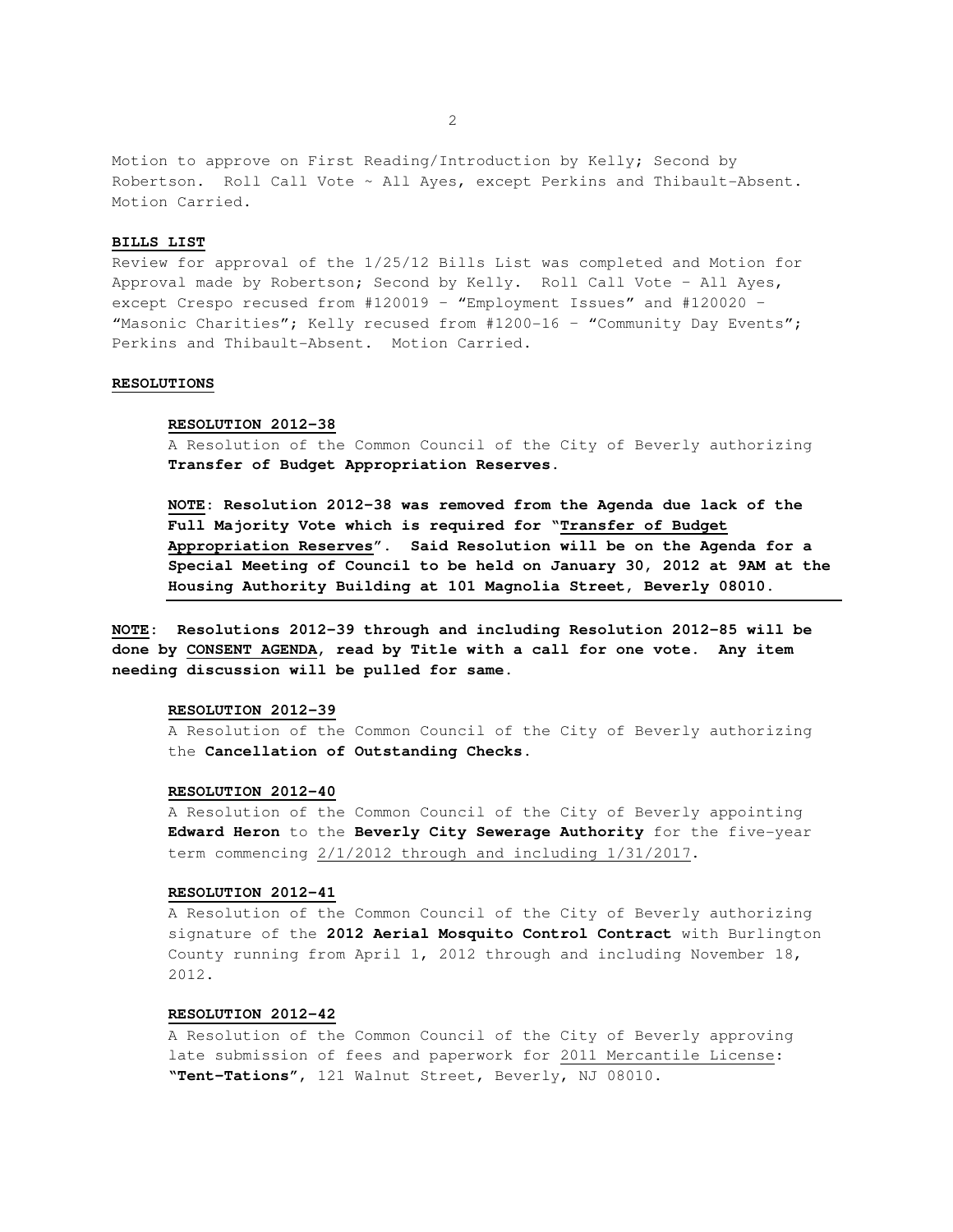## **RESOLUTION 2012-43**

A Resolution of the Common Council of the City of Beverly approving Late submission of fees and paperwork for 2011 Mercantile License: **"Newsome Tax and Accounting"**, 121 Walnut Street, Beverly, NJ 08010.

## **RESOLUTION 2012-44**

A Resolution of the Common Council of the City of Beverly approving a **Handicapped Parking Space**, 640 Elizabeth Street, Beverly, NJ, all paperwork and site inspections being done.

# **RESOLUTION 2012-45**

A Resolution of the Common Council of the City of Beverly authorizing payout(from BAN) to **J.H. Williams** in the amount of **\$114,268.00** for work performed and inspected to date by Beverly City Engineers on the City's ADA Renovations to City Hall project.

## **RESOLUTION 2012-46 THROUGH AND INCLUDING RESOLUTION 2012-85**

Please **see attached** listing of Resolutions releasing Liens from the stated Blocks/Lots relative to both Moorestown and Mt. Laurel RCA Programs. Note that per Mr. Crespo's research, Resolution **2012-85 is being removed** as the ten year Subordination on this property does not expire until February 1, 2012.

**Motion to Approve Resolutions 2012-39 through and including Resolution 2012- 84 by Kelly; Second by Robertson. Roll Call Vote – All Ayes, except Perkins and Thibault-Absent.** 

## **CORRESPONDENCE**

Note that unless otherwise indicated, all Correspondence is reviewed by Council and filed accordingly.

**1. Appraisal Systems, Inc.** – Fax listing actions taken relative to the 22 page Fax forwarded to them by the Clerk's Office regarding individual Resident concerns from Council's Special Meeting held on 1/17/12 re the City's Reval.

**2. Burlington County Freeholders** – 2012 Overlay Program. Response due 2/3/12.

**3. Brown & Connery** – Environmental Testing: Beaunit Mills Property.

**4. NJDEP** – Suspected Hazardous Substance Discharge Notification for Beverly City.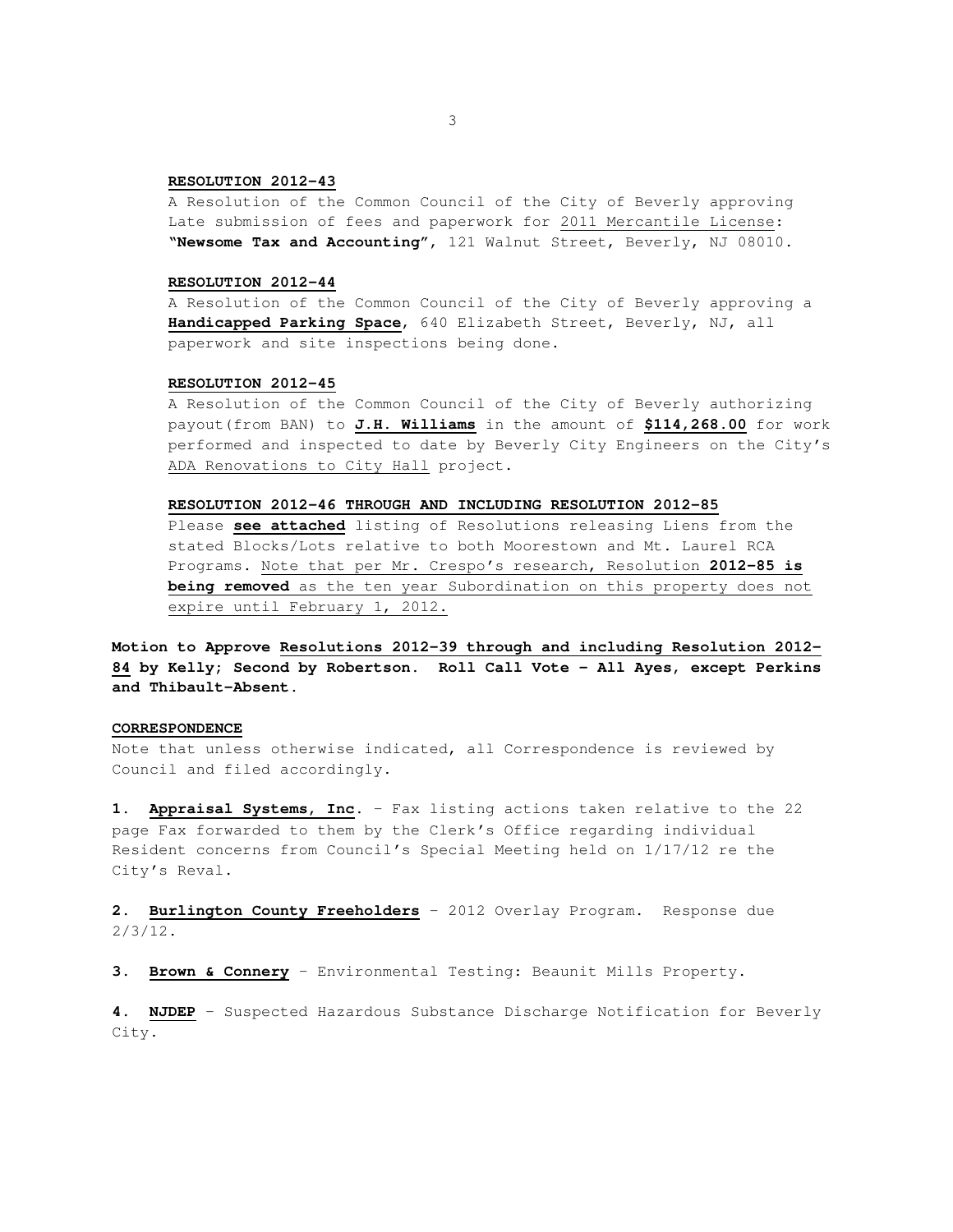**5. Burlington County Health Department** – Sanitary Inspection Reports for St. Stephen's Episcopal Church, Beverly United Methodist Church, and Macedonia Baptist Church – all issued a "Satisfactory" rating.

**6. Board of Chosen Freeholders** – Burlington County Community Development Program (CDBG) Program Year 2012 Reorganization of General Advisory Committee: Attendance required on Thursday, January 26, 2012 at 5:30PM, Freeholders' Board Room, 49 Rancocas Road, Mount Holly.

**7. NJ State League of Municipalities** – **"Read Across America"** Day – March 2, 2012. See attached for Recommendations.

### **2011 YEAR-END REPORTS**

Construction; Police Department; Public Works; Tax Collector. Note: Clerk/Registrar and Housing/Code Enforcement to be presented at Council's February 8, 2012 Meeting. Motion to Approve by Kelly; Second by Robertson. Roll Call Vote – All Ayes, except Perkins and Thibault-Absent. Motion Carried.

## **BEVERLY EDGEWATER PARK EMERGENCY SQUAD** – INTRODUCITON/UPDATE

EMS Administrator Stephen Addezzio was present to introduce himself to Council and give an update on the Squad's progress. Steve is a part-time working Administrator for the Squad who holds several degrees/certifications, with over 40 years of experience in Public Safety. The Squad is back in full service, with new Policies and Procedures, Training, and with a Response time of 7 minutes. He advised Council that Ken has all of his information should anyone want to get in touch.

At this point, Council President Crespo advised those present that there would be a Special Council Meeting held on Monday, January 30, 2012 at 9AM to approve Resolution 2012-38, "Transfer of Budget Appropriation Reserves", along with a short Executive Session relative to Litigation.

### **COMMENTS/REPORTS**

**MAYOR**  Nothing at this time.

### **ADMINISTRATOR**

 Mr. Gerber advised that there are problems at the Catch Basin at Dory Court along the curb and center of the street. The curb line doesn't run to the basin. Residents trip and tires have been punctured. Eight-ten inches of park strip has to be dug out to do. We're not able to do anything with the road until we can get the money to resurface.

 As Director of Public Safety, Mr. Gerber read the Police Year-end Report, highlighting among other numbers that there were 552 Summons issued in 2011 with 5,594 incidents for the year.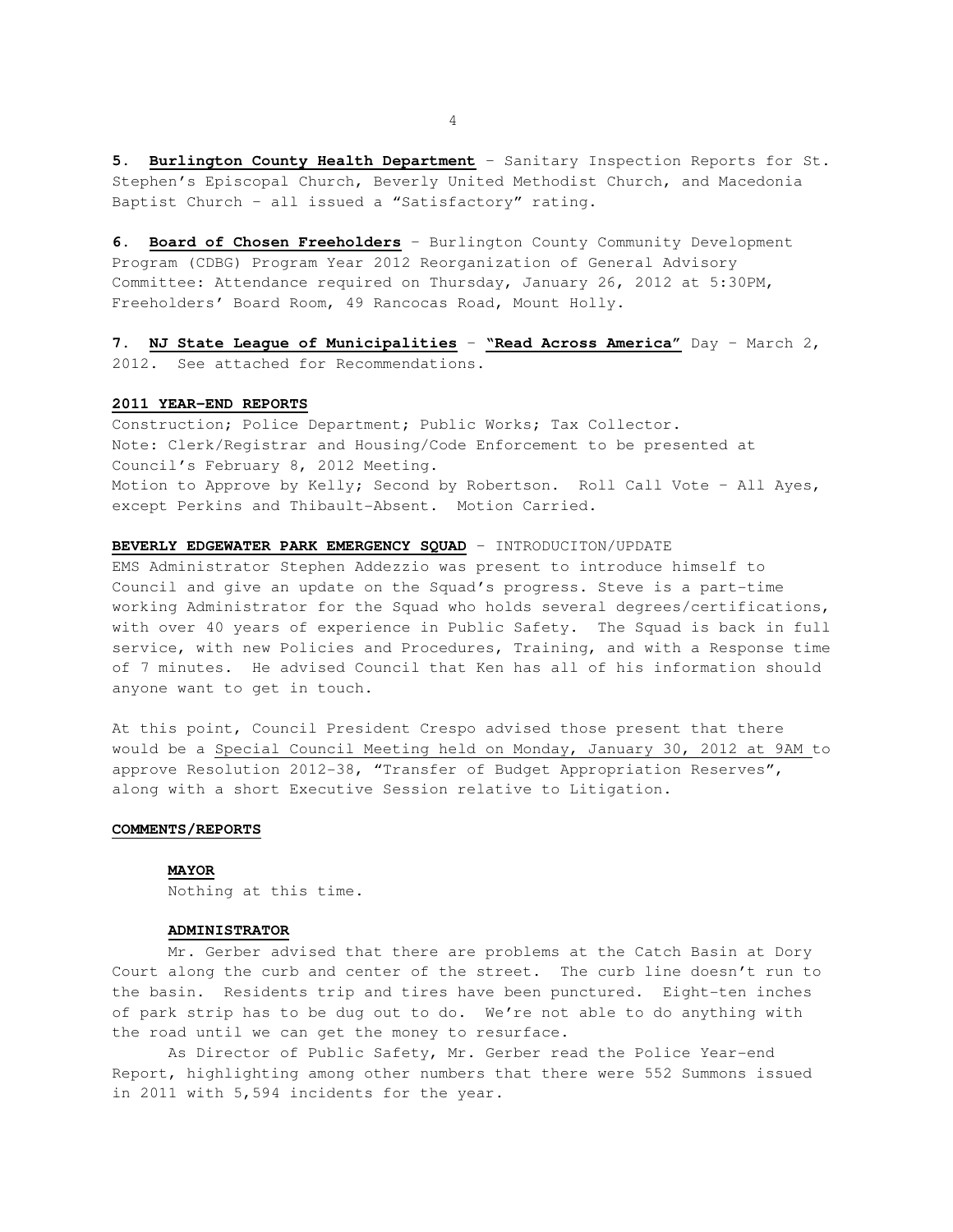## **SOLICITOR**

The Solicitor's comments are reserved for Executive Session.

## **ENGINEER**

 Bill Kirchner introduced ERI's Environmental Engineer Mark Selover who has been working on the **Beaunit Mills Project**. Review was done relative to the site soil and groundwater testings. Phase II with some of Phase III should be done by May. It was stated that the Grant covered Preliminary Investigation (Phase I), Site Investigation (Phase II), and Remedial Investigation (Phase III). It is hoped that they can also do a partial Remedial within the Grant amount, and they see where we are.

 Mr. Kirchner advised that **Lauinger Field** is basically completed with only a few punchlist items left to be completed shortly. Additionally, the Cooper Street Gateway Project has been awarded subject to DOT approval.

 Mr. Selover advised relative to the City's **UST removal at City Hall** that this was found to be a minor leak. It's hoped that we can obtain State approval to have what contaminated soil there is to stay on site and attenuate naturally. This cost would be approximately \$5,000.00 with additional annual fees of \$500.00. If this is not approved by the State, costs could run approximately \$20,000.00.

 Mr. Kirchner noted that he was also the Township Engineer for Edgewater Park. He asked whether or not Beverly City would have any interest in setting in place with Edgewater an "Emergency Maintenance Contract" as a Shared Service. In the past 3 years, only 2 such repairs have been done in Beverly. We will reach out to Linda Dougherty their Clerk/Administrator re same.

 Mr. Kirchner advised that he has an additional item for Executive Session relative to contract negotiations.

### **COUNCIL MEMBERS**

**Mr. Robertson** advised that relative to the City's Website – input and changes are necessary. This is a very time consuming job, and the Clerk's office is a one person office. The daily business that goes through there is unbelievable. Research has been done with our current I.T. people, and it will cost \$2,000.00 to redesign the site to a more organized, informational, and customer friendly site, with a yearly Maintenance Fee of \$280.00 per year. He stated that the office is overworked and that an additional person is needed in there. The **Networks Plus** Proposal needs to be reviewed, and action should be taken at our next meeting. Mr. Crespo stated that Mr. Marmero would also review the proposal.

Regarding the Police Project, Mr. Robertson stated that the Architects had determined that when Verizon came in with "T-1" lines, they came into the building but were never tied in for use (this was something instituted by the last Clerk/Administrator). Verizon is to come out to transfer analog to digital. We'll check to see if we are being charged monthly for something we're not using.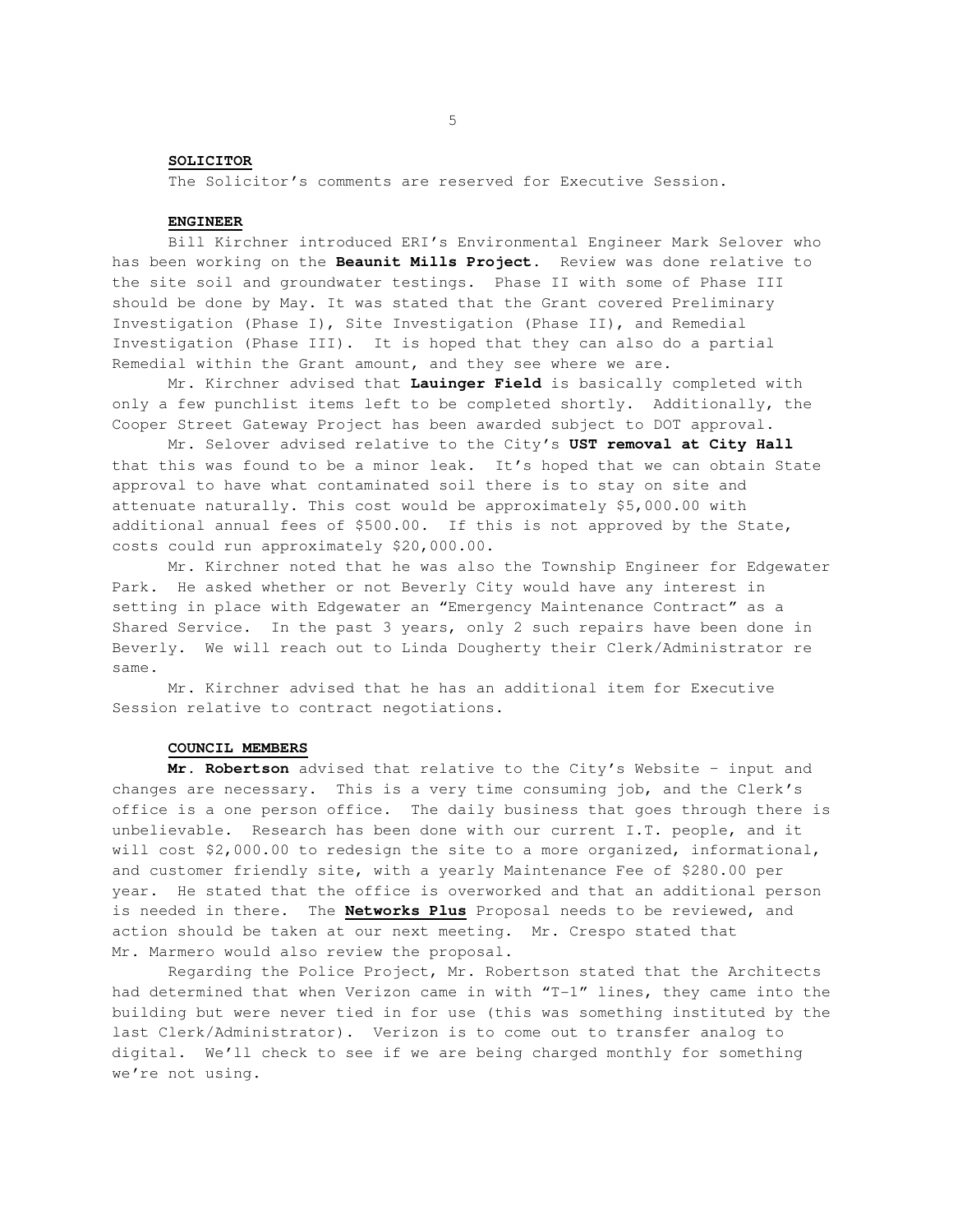**Mr. Crespo** advised that authorization was needed to place ads for the hiring of 1 part-time, regular, fully certified Police Officer (additional), and 1 part-time, seasonal Public Works employee (replacement). Mr. Crespo also stated that the 2012 Budget is in progress. The City won't be taking Transitional Aide, as the State would basically come in and take over.

### **CLERK**

Donna Snyder advised that the 2012 Rabies/Licensing Clinic was scheduled for February 18, 2012, 9-11AM, at City Hall. The info was posted in the Beverly Bee and flyers were placed on the table in City Hall.

Additionally, the City's entire Fee Schedule needs to be revamped. She will get input from surrounding Clerks to keep fees in line. Once compiled, the info will be submitted to Council for review and action.

### **PUBLIC COMMENT** – 8:15PM

This portion of the meeting provides the public with an opportunity to ask questions of City Council concerning the City, or to address questions to the Administrator/Director of Public Safety. **Please state your name and address for the record.** 

Resident Ryan Atkinson of 613 Cooper thanked Council for holding the Special Meeting on January 17, 2012 at the School regarding residents' concerns about the revaluation. He stated that there were some inappropriate comments made at the end, but that Council did very well in explaining things and responding to questions. People realized that Council had many of the same questions as the Residents.

There being no further discussion, Public Comment was closed at 8:18PM.

**EXECUTIVE SESSION** – Motion by Kelly; Second by Robertson. All In Favor. Motion Carried.

## **Resolution 2012-87:**

A Resolution of the Common Council of the City of Beverly to hold Executive Session in accordance with the Open Public Meetings Act, P.L. 1975, Chapter 231, permitting the exclusion of the Public from a meeting in certain circumstances which the Governing Body deem now exist: Discussion to be had on Personnel, Litigation, and Contractual matters.

**ACTION AFTER EXECUTIVE SESSION:** YES\_X\_ (See below) NO\_\_\_